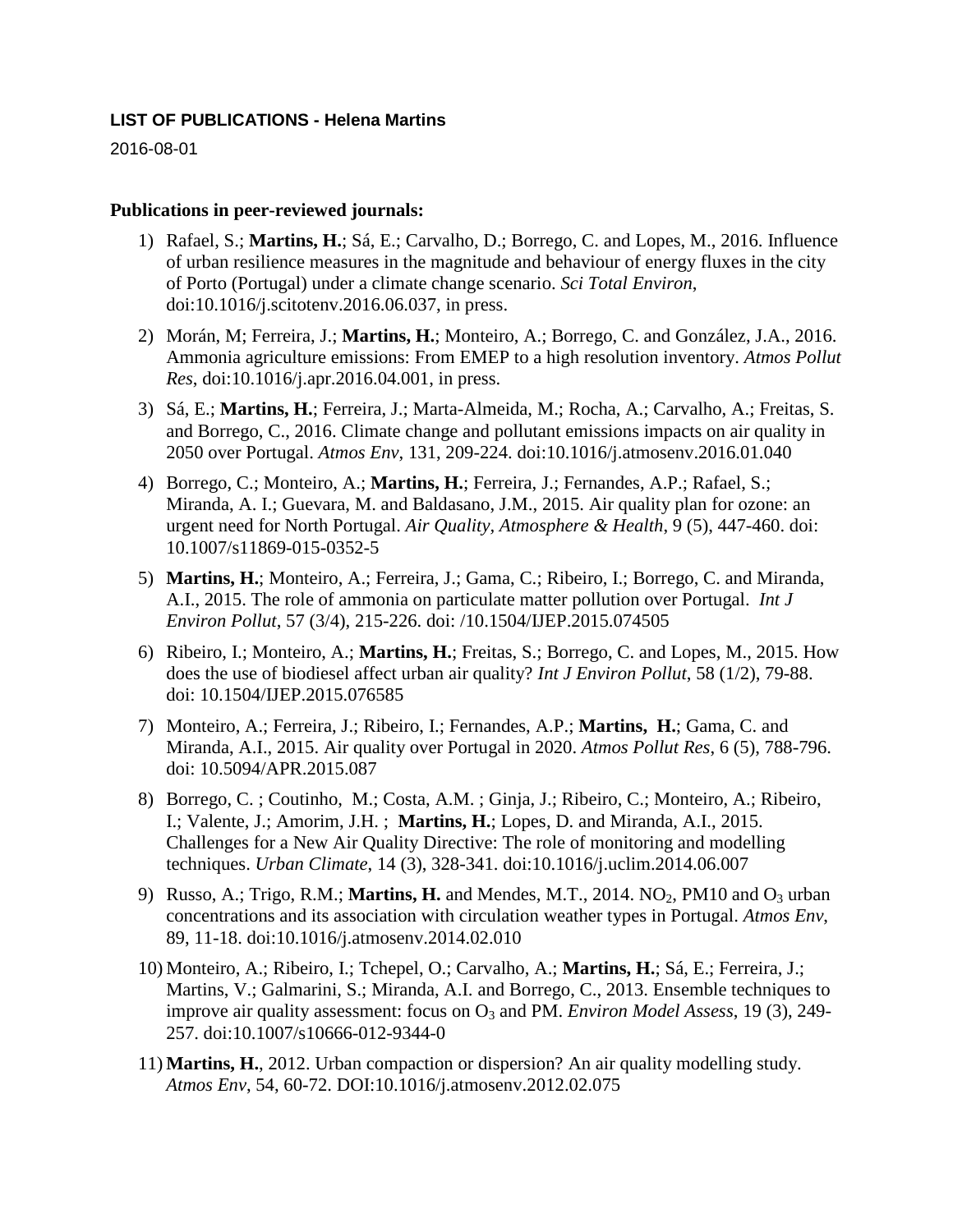- 12) Carvalho, A. C.; Carvalho, A.; **Martins, H.**; Marques, C.; Rocha, A.; Borrego, C.; Viegas, D. X. and Miranda, A. I., 2011. Fire weather risk assessment under climate change using a dynamical downscaling approach. *Environ Modell Softw*, 26 (9), 1123- 1133. doi: 10.1016/j.envsoft.2011.03.012
- 13) Tchepel, O.; Costa, A.M.; **Martins, H.**; Ferreira, J.; Monteiro, A.; Miranda, A.I. and Borrego, C., 2010. Determination of background concentrations for air quality models using spectral analysis of monitoring data. *Atmos Env*, 44 (1), 106-114. doi: 10.1016/j.atmosenv.2009.08.038
- 14) Borrego, C.; Tchepel, O.; Costa, A.M.; **Martins, H.**; Ferreira, J. and Miranda, A.I., 2006. Traffic-related particulate air pollution exposure in urban areas. *Atmos Env*, 40, 7205- 7214. doi: 10.1016/j.atmosenv.2006.06.020
- 15) Borrego, C.; **Martins, H.**; Tchepel, O.; Salmim, L.; Monteiro, A. and Miranda, A.I., 2006. How urban structure can affect city sustainability from an air quality perspective. *Env Modell Softw*, 21, 461-467. Doi: 10.1016/j.envsoft.2004.07.009

## **International Conferences and proceedings (submitted in italics):**

- 1) *Sá, E., Monteiro, A., Fernandes, A.P., Valente, J., Carvalho, D., Ferreira, J., Freitas, S., Rafael, S., Martins, H., Miranda, A.I. and Borrego, C., 2016. Modelling resilient measures to climate change impacts on urban air quality. 35th International Technical Meeting on Air Pollution Modelling and its Application, Crete, Greece 3-7 October 2016*.
- 2) Rafael, S., **Martins, H.** Borrego, C. and Lopes, M., 2015. Urban vulnerability and resilience to climate change.  $23<sup>rd</sup>$  International Conference on Modelling, Monitoring and Management of Air Pollution, Valencia, Spain 1-3 June 2015.
- 3) **Martins, H.**, Monteiro, A., Ferreira, J., Gama, C., Ribeiro, I., Miranda, A.I. and Borrego, C. 2014. Source apportionment study on the role of NH3 on PM pollution over Portugal. 25<sup>th</sup> GLOREAM Workshop - Tropospheric Chemical Transport Modelling, Aveiro, Portugal, 6-7 November 2014.
- 4) Borrego, C., **Martins, H.** and Amorim, J.H., 2014. Urban future the case for atmospheric sustainability. IARU Sustainability Science Congress Global Challenges: Achieving Sustainability, Copenhagen, Denmark 22-24 October 2014.
- 5) Borrego, C., **Martins, H.**, Amorim, J.H., Freitas, S., and Miranda, A.I., 2014. Air quality, climate change and resilience in the Porto urban area.  $22<sup>nd</sup>$  International Conference on Modelling, Monitoring and Management of Air Pollution, Opatija, Croatia 7-9 July 2014.
- 6) Miranda, A.I., Monteiro, A., **Martins, H.**, Ferreira, J., Gama, C., Ribeiro, I. and Borrego, C., 2014. The role of NH<sub>3</sub> on the particulate matter pollution over Portugal.  $16^{th}$ International Conference on Harmonisation within Atmospheric Dispersion Modelling for Regulatory Purposes, Varna, Bulgaria 8-11 September 2014.
- 7) Ribeiro, I., Monteiro, A., **Martins, H.**, Miranda, A.I., Borrego, C. and Lopes, M., 2014. How does biodiesel use affect the urban air quality?  $16<sup>th</sup>$  International Conference on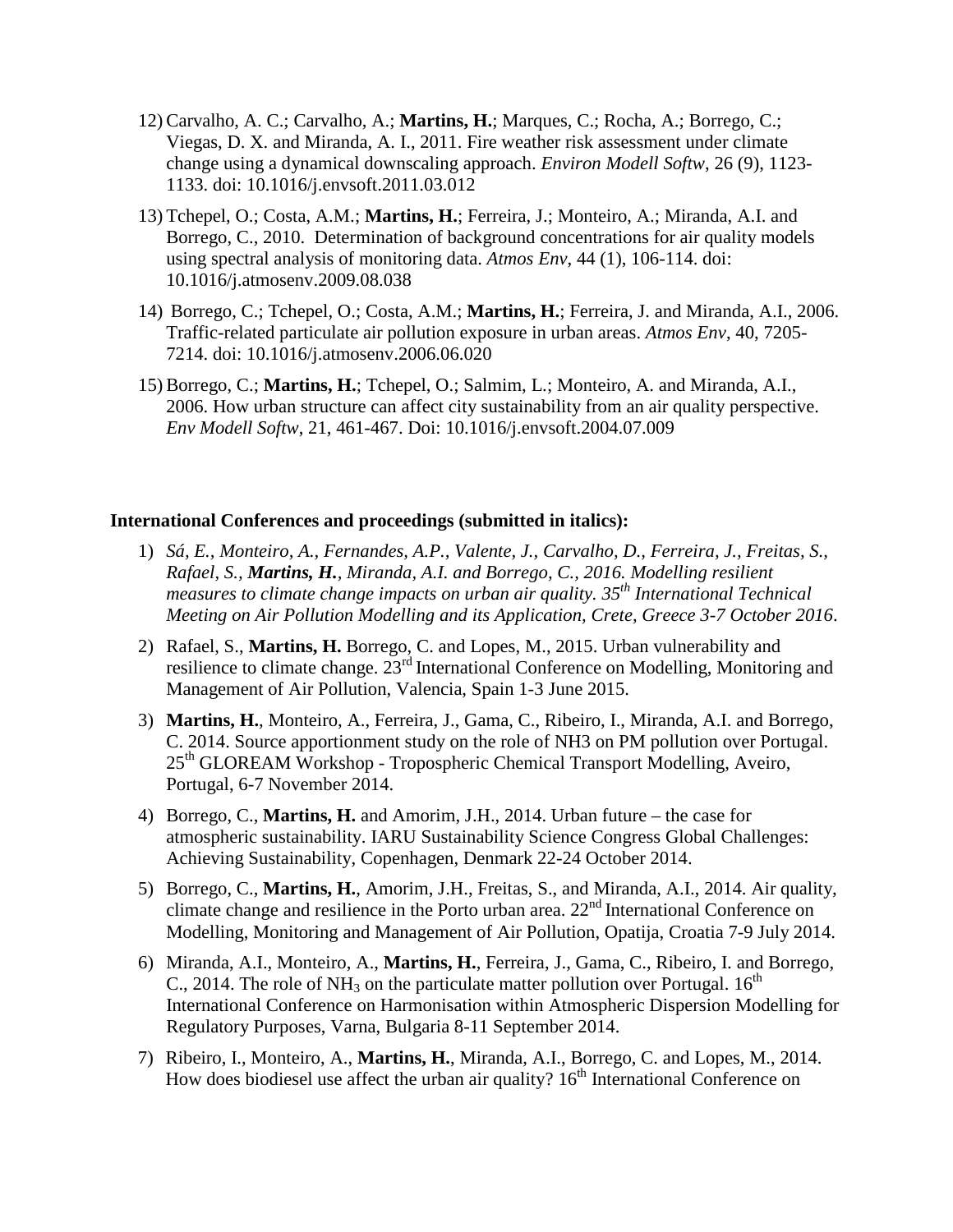Harmonisation within Atmospheric Dispersion Modelling for Regulatory Purposes, Varna, Bulgaria 8-11 September 2014.

- 8) Tchepel O., Ferreira J., **Martins H.**, Silveira C., Miranda A.I. and Borrego C., 2013. Investigating the contribution of biogenic emissions to the formation of secondary pollutants in Portugal. 33<sup>rd</sup> International Technical Meeting on Air Pollution Modelling and its Application, Miami, USA 26-30 August 2013.
- 9) Ferreira, J., Tchepel, O., **Martins, H.**, Fernandes, A.P., Silveira, C., Miranda, A.I. and Borrego, C., 2012. Integrated Process Analysis of air pollution levels in Portugal. ACCENT/GLOREAM Workshop on Tropospheric Chemical Transport Modelling, Barcelona, Spain 17-19 October 2012.
- 10) Sá, E., **Martins, H.**, Carvalho, A., Lopes, M., Miranda, A.I. and Borrego, C., 2012. WRF-CAMx application over an urban area: parameterizations sensitivity study for air quality purposes. Air Quality Management 4<sup>th</sup> International Symposium, Istanbul, Turkey 10-13 September 2012.
- 11)Borrego, C., Maché, M., Amorim, J.H., Sini, J.F., **Martins, H.**, Calmet, I., Valente, J., Rodrigues, V., Miranda, A.I., Maro, D., Rosant, J.M. and Pimentel, C., 2012. Merging the gap between meso and micro scales: enhanced inflow boundary conditions for CFD modeling of urban air quality.  $32<sup>nd</sup>$  NATO/SPS International Technical Meeting on Air Pollution Modelling and its Application, Utrecht, The Netherlands 7-11 May 2012.
- 12)**Martins, H.**, Miranda, A.I. and Borrego, C.B., 2010. Atmospheric modelling under urban land use changes: meteorological and air quality consequences.  $31<sup>st</sup> NATO/SPS$ International Technical Meeting on Air Pollution Modelling and its Application, Torino, Italy 27 Set - 1 Out 2010.
- 13) Ferreira, J., Tchepel, O., **Martins, H.**, Silva, P., Miranda, A.I. and Borrego, C., 2009. Biogenic emissions modelling: sensitivity analysis to input data. GEIA-ACCENT Conference Emissions of Gases and Aerosols - Progress, Modeling Needs, and Emerging Issues, Oslo, Norway 26-28 October 2009.
- 14)**Martins, H.**, Miranda, A.I. and Borrego, C.B., 2009. Urban structure and air quality: a modelling approach.  $22<sup>nd</sup>$  ACCENT – GLOREAM Workshop on Tropospheric chemical transport modelling, Brescia, Italy 26-27 November 2009.
- 15)Tchepel O., Costa, A.M., **Martins, H.** and Borrego, C., 2008. Determination of background Concentrations Using Spectrum Analysis of Monitoring Data. 12<sup>th</sup> International Conference on Harmonization within Atmospheric Dispersion Modelling for Regulatory Purposes, Cavtat, Croatia 6-10 October 2008.
- 16) **Martins, H.**, Miranda, A.I., Borrego, C., 2007. Linking urban structure and air quality. 4<sup>th</sup> Conference on Transportation Land Use, Planning, and Air Quality, Orlando, USA 9-11 July 2007.
- 17)Borrego, C., Lopes, M., Valente, J., Santos, J., Nunes, T., **Martins, H.**, Miranda, A.I., Neuparth, N., 2007. Air Pollution and child respiratory diseases: the Viseu case-study, Portugal. International Conference on Modelling, Monitoring and Management of Air Pollution 2007, Algarve, Portugal 23-25 April 2007.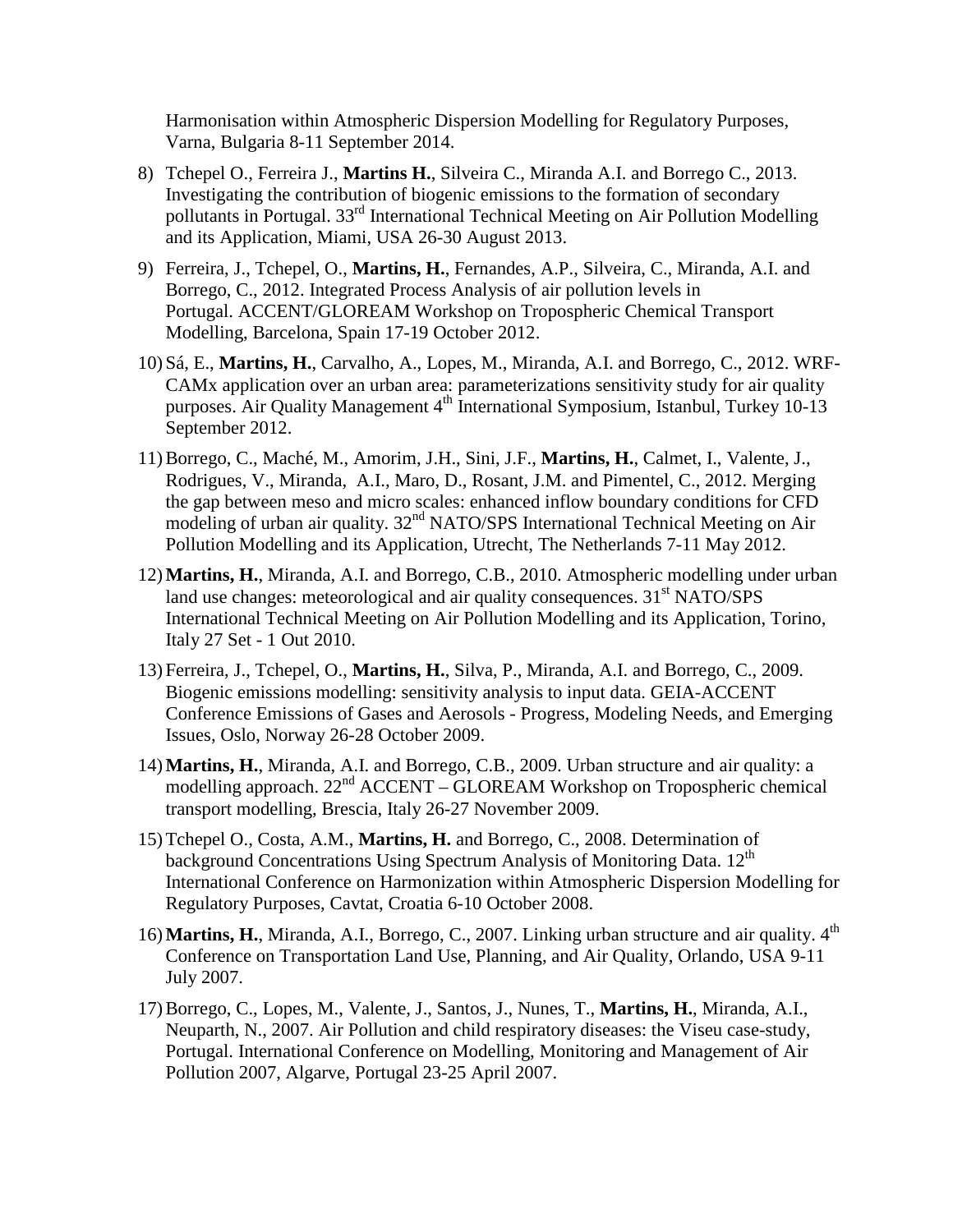- 18)Borrego, C., Monteiro, A., Costa, A.M., **Martins, H.**, Miranda, A.I., Builtjes, P. and Lutz, M., 2007. Estimation of modelling uncertainty for air quality assessment: Berlin case.  $6<sup>th</sup>$ International Conference Urban Air Quality, Limassol, Cyprus 27-30 March 2007.
- 19) Ferreira, J., **Martins, H.**, Monteiro, A., Miranda, A.I. and Borrego, C., 2006. Air Quality Modelling Application to Evaluate Effects of PM Air Concentrations on Urban Population Exposure. International Conference on Environmental Epidemiology & Exposure, Paris, France 2-6 September 2006.
- 20)Miranda, A.I., Carvalho, A. C., **Martins, H.**, Carvalho, A., Rocha, A. and Borrego, C., 2005. Climate change impacts on air quality over Portugal. 5<sup>th</sup> International Conference Urban Air Quality, Valencia, Spain 29 March -1April 2005.
- 21)Miranda, A.I., **Martins, H.**, Carvalho, A. and Borrego, C., 2005. Modeling smoke effects in Lisbon air quality. 6th Fire and Forest Meteorology Symposium, Canmore, Canada 25- 27 October 2005.
- 22)Borrego, C., **Martins, H.**, Carvalho, A., Carvalho, A.C., Lopes, M., Valente, J. and Miranda A.I., 2004. Portuguese power plants impact on air quality. 12th International Conference on Modelling, Monitoring and Management of Air Pollution, Rhodes, Greece, 30 June – 2 July 2004.
- 23)Miranda, A.I., Viegas, D.X., Rocha, A., **Martins, H.**, Carvalho, A.C., Marques, C. And Borrego, C., 2004. Climate Change and Forest Fire Weather Risk. IV Congrès International Environment et Identité en Méditerranée, Corte, Corse 19-25 July 2004.
- 24) Borrego, C., Tchepel, O., Costa, A.M., **Martins, H.** and Ferreira, J., 2004. Urban population exposure to particulate air pollution induced by road transport.  $17<sup>th</sup>$ NATO/SPS International Technical Meeting on Air Pollution Modelling and its Application, Banf, Canada, 25-29 October 2004.
- 25) Ferreira, J., Carvalho, A., Carvalho, A.C., Monteiro, A., **Martins, H.**, Miranda, A.I. and Borrego, C., 2003. Chemical Mechanisms in two photochemical modelling systems: a comparison procedure. 16<sup>th</sup> NATO/SPS International Technical Meeting on Air Pollution Modelling and its Application, Istanbul, Turkey 26-30 May 2003.
- 26) Borrego, C., **Martins, H.**, Tchepel, O., Salmim, L., Monteiro, A. and Miranda, A.I., 2003. How urban structure can affect city sustainability from an air quality perspective.  $4<sup>th</sup>$ International Conference on Urban Air Quality, Prague, Czech Republic 25-27 March 2003.
- 27) Borrego, C., Miranda, A.I., Costa, A.M., Tchepel, O., Amorim, J.H. and **Martins, H.**, 2002. Air Quality Modelling in European Cities: a local scale perspective.  $8<sup>th</sup>$ International Conference on Harmonization within Atmospheric Dispersion Modelling for Regulatory Purposes, Sofia, Bulgaria, 14-17 October 2002.
- 28) Miranda, A.I., **Martins, H.**, Monteiro, A., Ferreira, J., Carvalho, A.C. and Borrego, C., 2002. Evaluation of two mesoscale modeling systems using different chemical mechanisms. 4<sup>th</sup> Symposium on the Urban Environment, Boston, USA 20 - 24 May 2002.